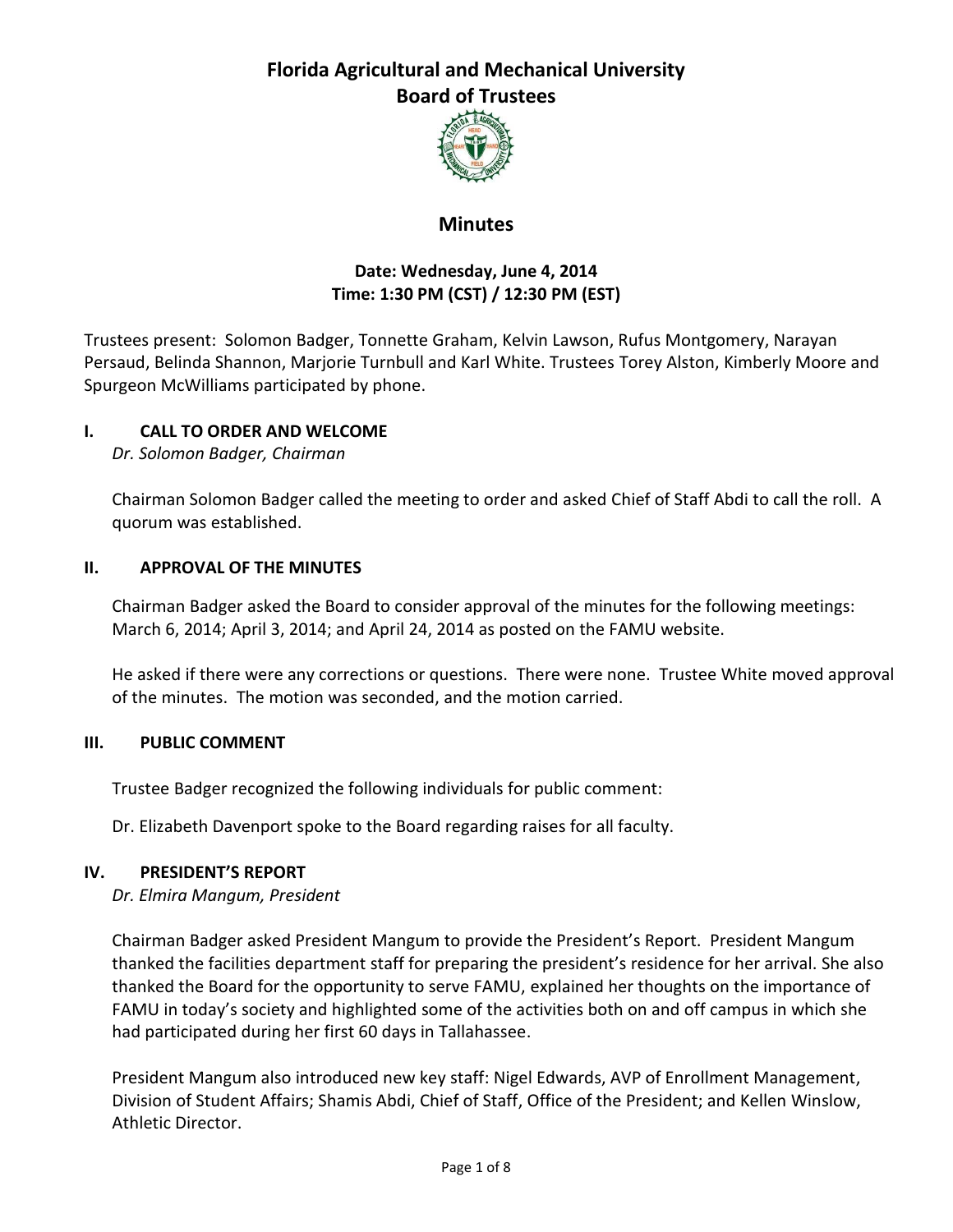

### **Minutes**

She discussed the formation of the President's Alumni Advisory Board on Athletics (PAABA), a forum to help guide FAMU in programmatic discussions that impact student-athletes both in the classroom and on the field. She also discussed her attendance at the MEAC executives meeting in Atlanta where the athletics department staff attended training around new rules, performance and MEAC conference status.

President Mangum reported on the following academic, athletic and communications highlights:

- FAMU Fulbright Scholars to conduct research in Nigeria
	- o Mechanical Engineering doctoral student Renee Gordon to research biomass
	- o Professor Ngozi Ugochukwu, Ph.D., to study ethnopharmacology
- FAMU Announces Inaugural Teaching Innovation honoree, Dr. Genyne Boston
- FAMU Director Lisa Jackson to present at the 2014 HBCU Student Success Summit
- FAMU Professor Dr. Gale Workman honored for International work in writing education
- FAMU Names Researcher of the Year honorees to Dr. John Steven Cooperwood and Dr. Huijun Li.
- FAMU Administrator Wanda Ford Named American Council on Education Fellow
- Veterinary Technology receives initial accreditation
- FAMU Occupational Therapy program removed from probation by ACOTE
- FAMU Grad Student, LaTasha Tanner, Makes Award-Winning Discovery in Apalachicola Forest
- FAMU Student Jasmine Hall Becomes First to Clone Muscadine Grape Gene
- FAMU to appear at ABA committee Meeting on June 27
- FAMU College of Law Celebrates Top Passage Rate
- Lady Rattlers Win 2014 MEAC Softball Championship; Coach Veronica Wiggins has won 650 games.
- Jamey Shouppe Named MEAC Coach of the Year
- Promoting FAMU Online Programs: MBA, Public Health, Nursing
	- Movie Theaters Tallahassee, Jacksonville, Orlando, Miami, Tampa, Atlanta
	- Tallahassee Radio/Billboards
	- Times Square in NYC
- A&M Magazine Spring Issue is Available Online
- Positive Media Coverage Garnered
	- FAMU Spring Commencement featured on C-SPAN
	- Graduation father/son success story picked up by Huffington Post and BET
	- The future of HBCUs on MSNBC with Craig Melvin Saturday, June 7
- Graduation numbers for undergraduate, graduate and distance learning students.
- Upcoming events: summer commencement; grape harvest festival; September inauguration festivities, including the President's installation ceremony.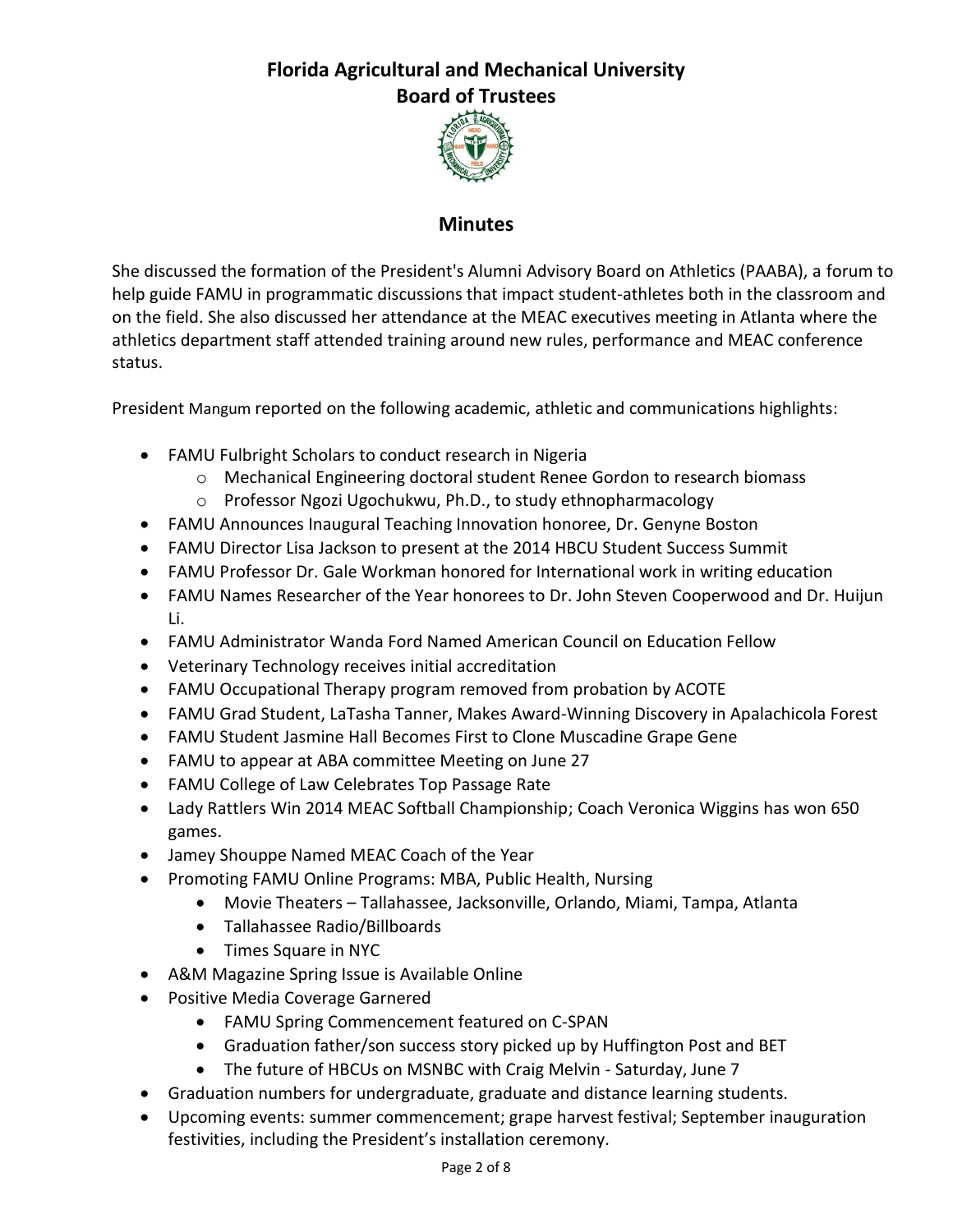

**Minutes**

Students LaTasha Tanner and Jasmine Hall both gave presentations summarizing their aforementioned research.

### **V. AD-HOC BOARD GOVERNANCE COMMITTEE REPORT**

Chairman Badger acknowledged that as a result of feedback from the May 4, 2014 Board of Trustee retreat, an Ad-Hoc Board Governance Committee was formed. Trustee Alston was named chairman. Since Trustee Alston was not present at the meeting, Chairman Badger recognized Trustee White and asked him to read the committee report.

Trustee White reported that the Committee was formed to evaluate board governance best practices, to identify strategies and to apply those to FAMU governance. Chairman Badger appointed Trustees Moore, Shannon, White and Trustee Alston serving as chair. The organizational meeting was held on May 27, 2014, during which the Committee was joined on the phone by Chairman Badger and Trustee Lawson. The committee agreed to focus on the following areas: the Board compact with President Mangum, the Board agenda and Board of Trustees' meeting format, the board evaluation and survey process and the Board of Trustees' orientation manual.

The Committee decided the scope of the initial meeting agenda would be narrowed to the compact. Prior to the meeting, the 2010-11 board compact was distributed along with three (3) sample compacts that had been provided by AGB. The 2010-11 had been used during President Ammons' tenure but had been recently reviewed. There was consensus around the following. First, in 2011, the compact was a fairly comprehensive document that would serve as a good starting point for the 2014- 15 compact. Next, the document should be simplified and redundancies eliminated; the compact should be viewed as a living process not just a living document. Finally, it must be referred to and implemented with fidelity, and trustees, as well as President Mangum, should have the opportunity to give feedback. Chairman Badger will lead the discussion with the President.

The full board was asked to review the compact and submit feedback to Chief of Staff Abdi who will, in turn, review feedback and discuss potential changes with Chairman Alston. He will then convene a meeting to review the proposed 2014-15 compact. The goal would be to have a compact in place before the President's inauguration. Therefore, the compact would need to be approved no later than the September 2014 meeting.

#### **VI. STANDING COMMITTEE REPORTS**

Chairman Badger recognized Vice Chairman Montgomery to present the Budget and Finance Committee Report.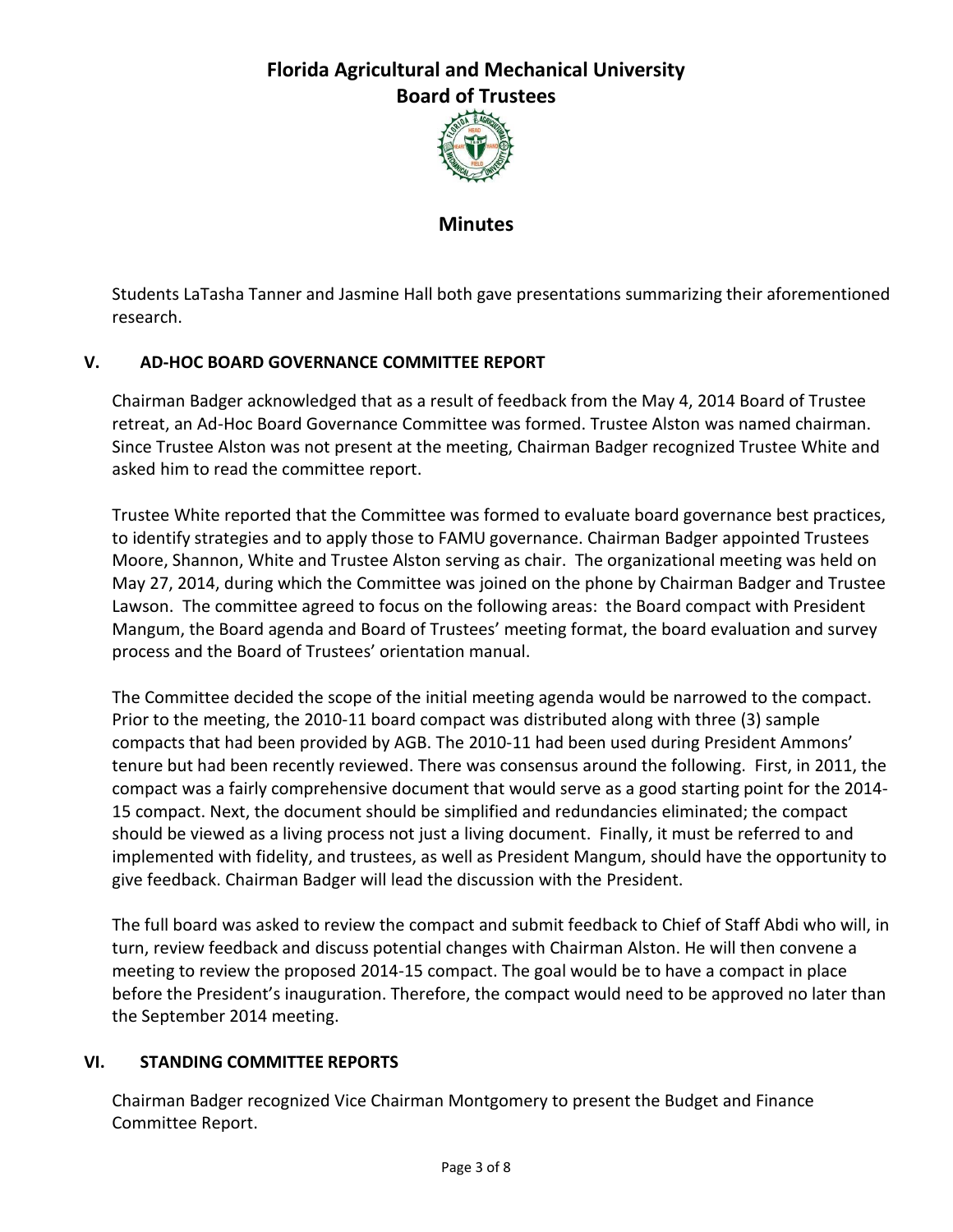

### **Minutes**

**Budget and Finance** *Vice Chairman Rufus Montgomery, Chairman*

Chairman Montgomery reported that the Committee heard a request for the fiscal year 2014-2015 preliminary operating budget. The preliminary operating budget must be approved by both the Board of Trustees and the Board of Governors prior to disbursement of any funds of new fiscal year. The final budget will be brought to the Board in August.

**Trustee Montgomery moved that the Board approve the fiscal year 2014-2015 Preliminary Operating Budget, with the exception for the FAMU Foundation and Rattler Boosters. It was seconded by Trustee White, and the motion carried.**

Chairman Montgomery then reported several information items. The Business Auxiliaries at the College of Law. Services included a bookstore, snack and beverage vending, and parking services. Consolidated, those Business Auxiliaries Services provided to the College of Law operate at a loss and are thus subsidized. The Committee also heard information on two contracts over \$100,000. Both were software contracts to expand and improve the University's access to and flow of electronic documents. Next, the Committee received a quarterly financial report indicating that the University remains in sound financial health. Updates on the May, 2014 Budget Workshop were then presented. They included presentations covering five different areas:

- 1. funding projects and major policy issues from the 2014 Legislative Session from Governmental Relations;
- 2. budget and conceptual planning for Athletics;
- 3. salary adjustments for College of Pharmacy and Engineering;
- 4. budget information on direct support organizations; and
- 5. University compensation and training.

Next, Chairman Badger recognized Trustee Turnbull to present the Academic Affairs Report.

#### **Academic Affairs**

*Trustee Marjorie Turnbull, Chair*

Chair Turnbull thanked the student presenters, Tanner and Hall, and their respective professors. She noted that the Committee watched a video on the use of SMART technology in classrooms. Next,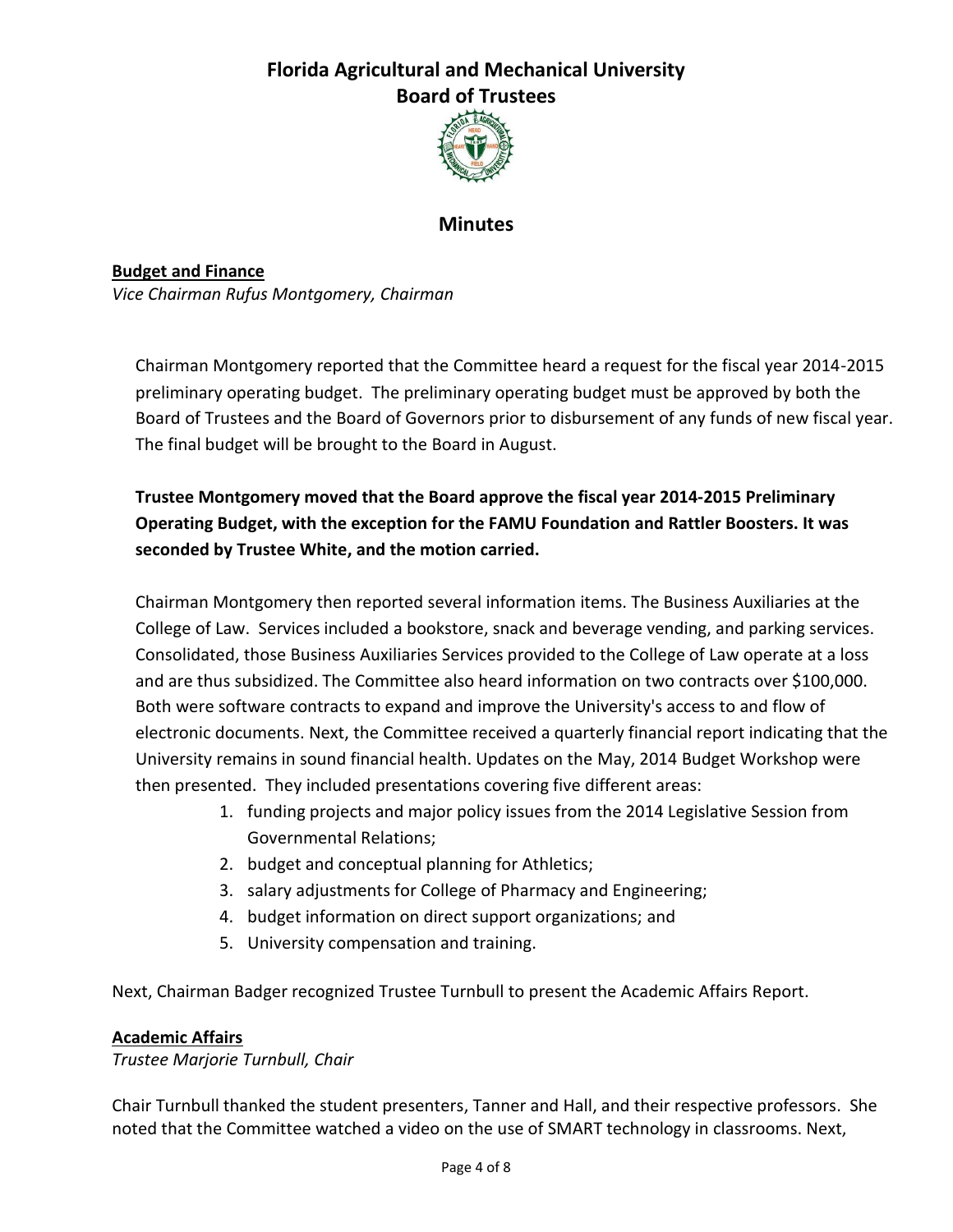

#### **Minutes**

Interim Provost Wright presented the applications for tenure. Twenty (20) faculty members were being nominated for tenure. Dr. Persaud recused himself from the vote as his son was on the tenure list.

**Trustee Turnbull moved that the Board approve the applications for tenure. Dr. Persaud recused himself again from the vote as his son was on the tenure list. Chairman Badger stated for the record that Dr. Persaud submitted the required form 8A and noted that his son would be considered in the selection. The motion was seconded by Trustee White, and the motion carried.** 

Chair Turnbull next reported that Dr. Pitter presented the 2014-2015 work plan that highlighted key initiatives, investments, planned enrollment growth, new programs and performance funding indicators.

### **Trustee Turnbull moved that the Board approve the 2014-15 Work Plan that would be submitted at the June 2014 Board of Governors' meeting. The motion was seconded by Trustee Persaud, and the motion carried.**

The Committee then heard a presentation regarding a proposed degree housed in the School of Environment. The degree is for environmental studies for students who are seeking careers in environmental policy and management. It is different from the environmental sciences, which is intended for students interested in laboratory and field research. It is a STEM program that would tie in with the Board of Governors' Areas of Strategic Emphasis and would help meet needs for more underrepresented groups in environmentally-related occupations.

### **Trustee Turnbull moved that the Board approve the BS/BA degree in Environmental Studies effective fall of 2014. The motion was seconded by Trustee Persaud, and the motion carried.**

Chair Turnbull then noted that the Committee heard a presentation regarding an Interdisciplinary Studies degree to be housed in the College of Social Sciences, Arts, and Humanities. The Interdisciplinary Studies would offer a flexible program of study designed to enable students to pursue a well-rounded education that best meets their need educational goals. Many Universities have such a degree. The program is aligned with FAMU's mission to increase productivity and student retention and graduation rates.

**Trustee Turnbull moved that the Board approve the BS/BA degree in Interdisciplinary Studies and noted that neither degree increased costs in year one. The motion was seconded by Trustee Shannon, and the motion carried.**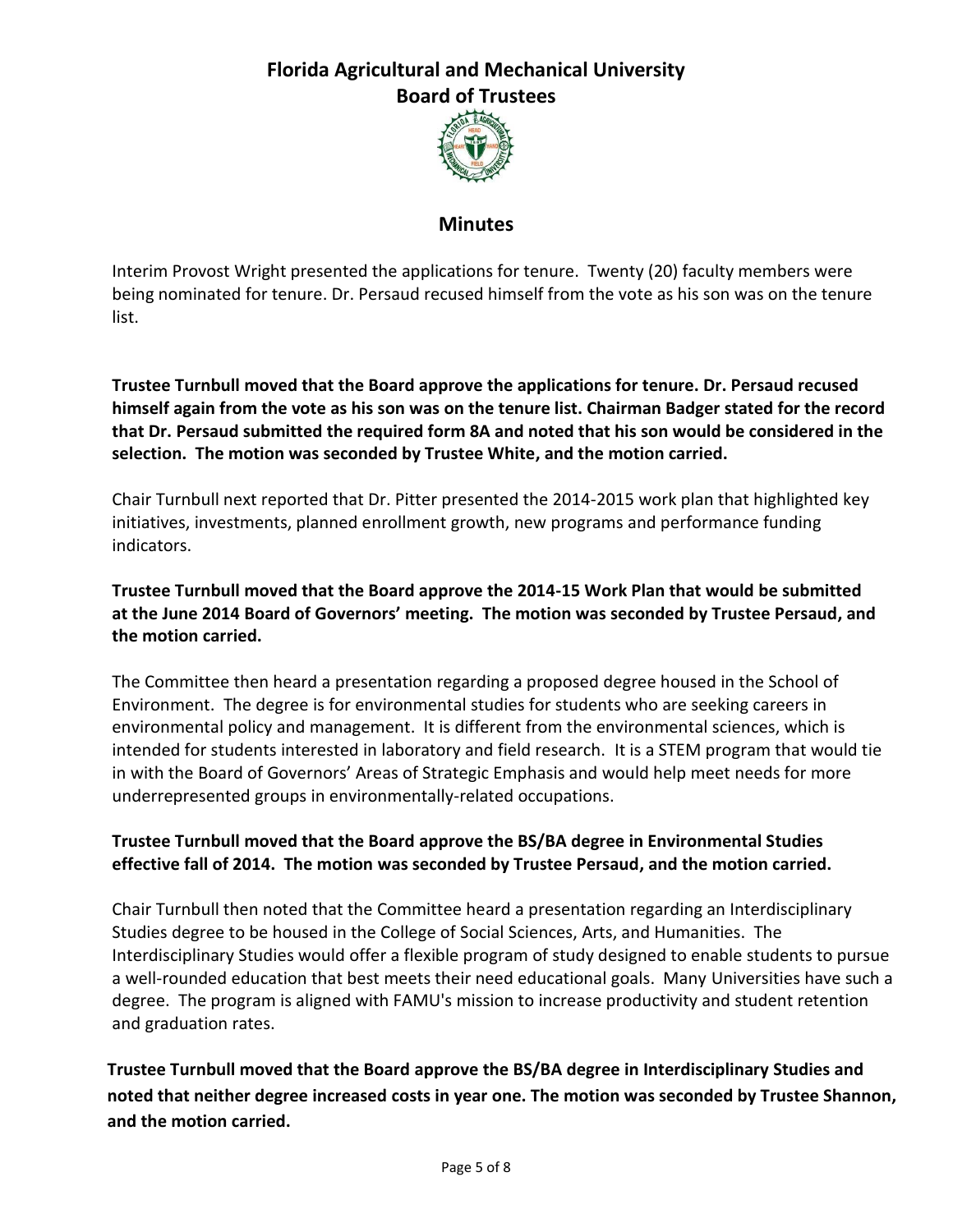

### **Minutes**

Finally, Interim Provost Wright presented a request to revise the Board of Trustees' regulation 4.012 levels of academic stays for academic studies. This conforms to Board of Governors changes that would enable us to identify students earlier in the process, to take corrective action and to provide support.

**Trustee Turnbull moved that the Board approve the BOT Regulation 4.012 for notice and adoption after the expiration of the 30-day notice period, provided there are no public comments in accordance with Florida Board of Governor's regulation development procedure, effective Fall 2014. The motion was seconded by Trustee Shannon and the motion carried.**

Next, Chairman Badger recognized Trustee Graham to present the Student Affairs Report.

#### **Student Affairs**

*Trustee Tonnette Graham, Vice Chair*

Vice Chair Graham noted that the March 5, 2014 minutes were submitted and accepted as presented. Next, the committee was asked to approve an amendment to Regulation 2.012. This regulation was being revised to clarify:

- the Student Code of Conduct supersedes all other means of discipline for students for prohibited behaviors;
- administrative hearings may be postponed for no more than 60 business days; and
- sanctions, definitions and expands survivor rights regarding sexual misconduct, and violations in accordance with Title 6.

Lastly, the Regulation was reorganized for easier reading: location of sections and each section alphabetized.

#### **Trustee Graham moved that the Board approve the minutes and amendments to Regulation 2.012. The motion was seconded by Trustee Persaud, and the motion carried.**

Vice Chair Graham then reported that the next action item was approval of the minutes of the Regulation 2.013. This regulation was being revised to clarify that the Student Code of Conduct supersedes all other means of disciplining students for prohibited behaviors. The time frame for scheduling an administrative hearing begins after receipt of the student's written request. The student's right to question witnesses who testified during the administrative hearing and the role of the adviser. Additionally, victim rights were deleted from Regulation 2.012 and moved to Regulation 2.013.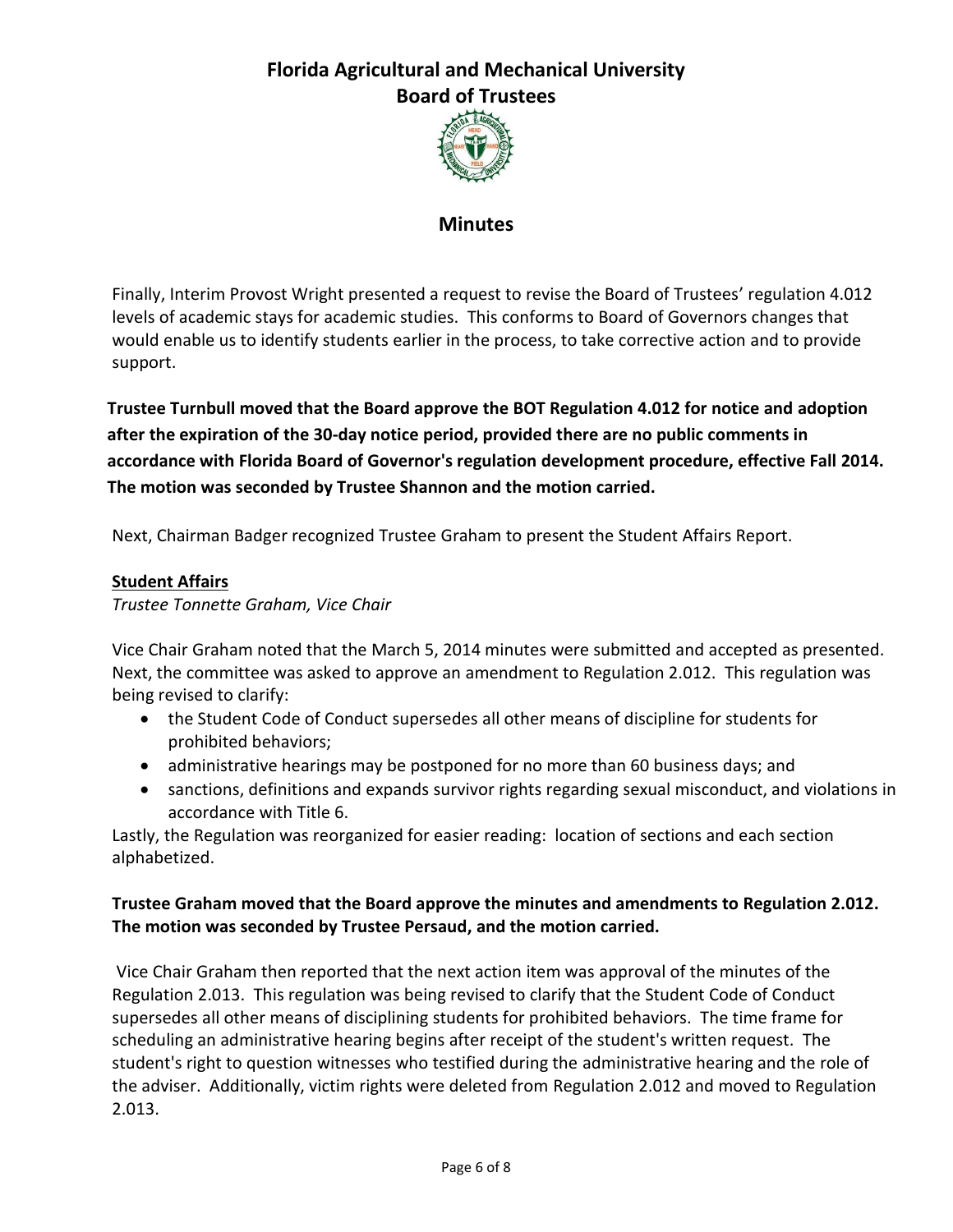

### **Minutes**

### **Trustee Graham moved that the Board approve amendments to Regulation 2.013. The motion was seconded by Trustee Lawson and the motion carried.**

Vice Chair Graham provided several information updates. Student Government Association noted that there were several students transitioning into new roles. The SGA was placing students on Universitywide committees and working with the new student program, orientation office and the Student National Alumni Association to welcome incoming students. The SGA is also working on homecoming activities.

VP Hudson also gave GPA and enrollment management updates. He reported applications increased to 3,600 as compared to 3,353 at the same time last year. The average GPA increased from 3.21 to 3.38. There was a slight decline in SAT being 1441 and ACT being 1821. FAMU admitted 284 profile admits, which is consistent with the Board of Trustees' charge to remain below 20 percent.

The FAMU Department of Veteran Affairs has completed position descriptions identifying the location and approval for the final 2014-2015 budget to begin advertising positions and renovate the specified location. The FAMU DBA will identify, track and assist veterans during the application process, monitor production during attendance at FAMU and through graduation in order to ease the transition from the armed forces into FAMU and create an environment conducive to graduation and employment for all Veterans.

Other updates included:

- Housing: 1,321 applications for housing were received compared to the 1,319 at this time last year.
- Campus safety: Chief Calloway provided an update on the security at the College of Law based on the study conducted. Several enhancements were recommended and approved by Dr. Mangum. The Orlando Police Department's presence will be seen on the campus, and officers will return to the main campus.
- Articulation agreements: The TCC-2-FAMU Implementation to increase the pipeline of AA degree earning transfer students on campus.

Next, Chairman Badger recognized Trustee McWilliams to present the Facilities Planning Report. Since Trustee McWilliams was not present, Chairman Badger asked Trustee White to give the report.

#### **Facilities Planning**

*Trustee Karl White, Committee Member*